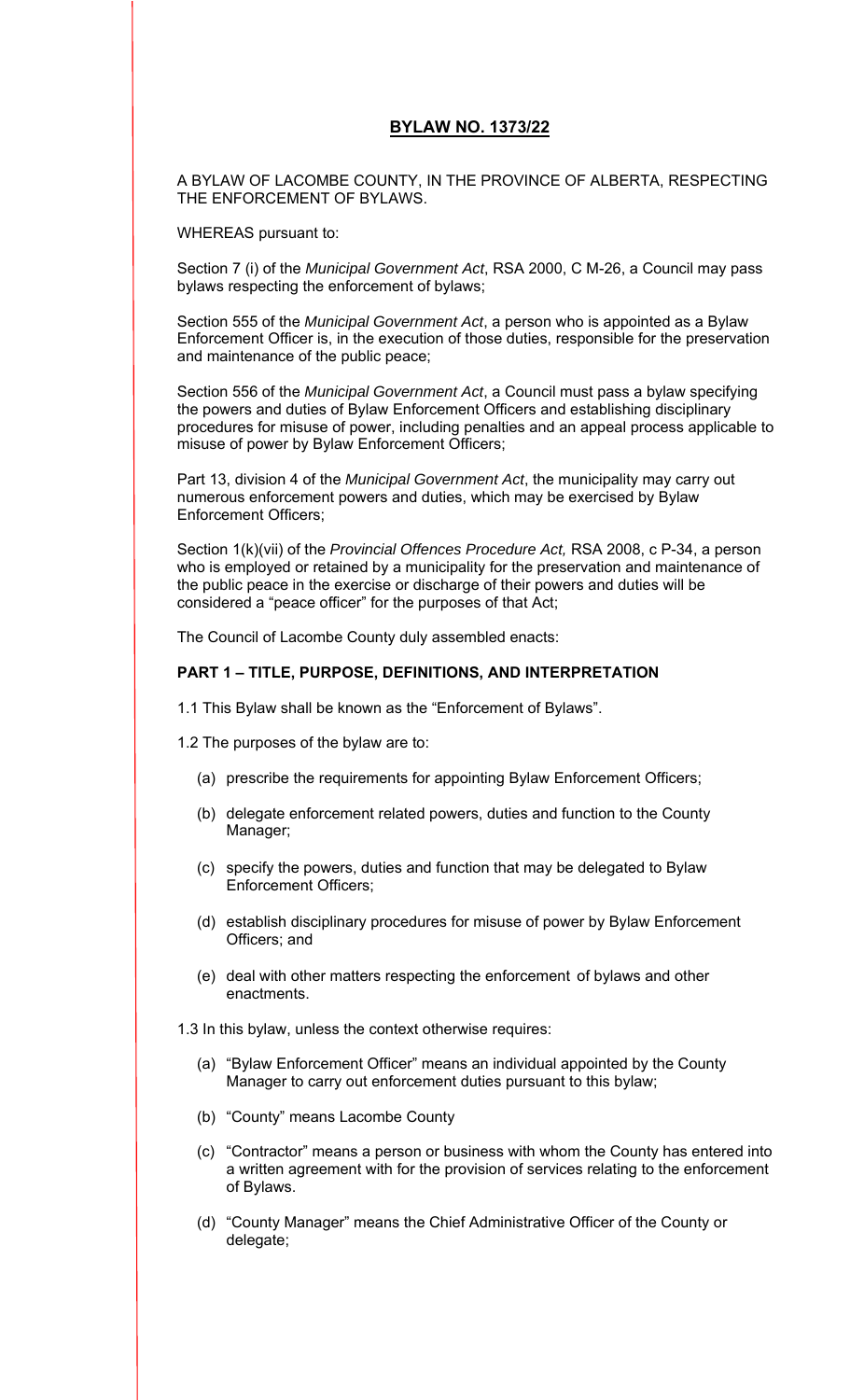- (e) "Director of Community Services" means the individual appointed to this position for the County;
- (f) "Municipal Government Act" means the *Municipal Government Act*, RSA 2000, c M-26, as amended;
- (g) "Municipal tag" means a form alleging an offence of a County bylaw allowing for voluntary payment of the prescribed fine;
- (h) "Provincial Offences Procedure Act" means the *Provincial Offences Procedures Act*, RSA 2000, c P-34, as amended;
- (i) "Trespass to Premises Act" means the *Trespass to Premises Act*, RSA 2000, c T-7, as amended;
- (j) "Violation Ticket" has the same meaning as defined in the *Provincial Offences Procedure Act*;

1.4 The headings in this bylaw are for reference purposes only.

### **PART 2 – COUNTY MANAGER ROLE**

- 2.1 The County Manager may:
	- (a) appoint individuals as Bylaw Enforcement Officers in accordance with this bylaw;
	- (b) further delegate the authority to appoint Bylaw Enforcement Officers, including specified duties and authorities, to a Contractor, and ensure the Contractor:
		- i. establishes a disciplinary procedure for misuse of power, including penalties and an appeal process applicable to misuse of power by bylaw enforcement officers.
	- (c) take whatever actions or measures are necessary to eliminate an emergency in accordance with section 551 of the *Municipal Government Act;*
	- (d) add any amounts owing to the County to a tax roll in accordance with the *Municipal Government Act* or other enactment;
	- (e) authorize or require Bylaw Enforcement Officers to carry out any powers, duties or functions necessary to fulfill their responsibility for the preservation and maintenance of the public peace; and
	- (f) delegate any of the County Manager's powers, duties or functions contained in this section to any employees of the County, including the option to further delegate those powers, duties or functions.

#### **PART 3 – DIRECTOR OF COMMUNITY SERVICES**

- 3.1 The Director of Community Services may:
	- (a) revoke, suspend, or modify the appointments of Bylaw Enforcement Officers in accordance with this bylaw; and
	- (b) monitor and investigate complaints of misuse of power by Bylaw Enforcement Officers.

# **PART 4 - BYLAW ENFORCEMENT OFFICERS**

- 4.1 In accordance with their appointment by the County Manager, Bylaw Enforcement Officers may:
	- (a) issue municipal tags and/or violation tickets for offences under bylaws;
	- (b) exercise all the powers, duties, and functions of a designated officer to conduct any inspections, remedies, or enforcement authorized or required by a bylaw or enactment in accordance with section 542 to the Municipal Government Act;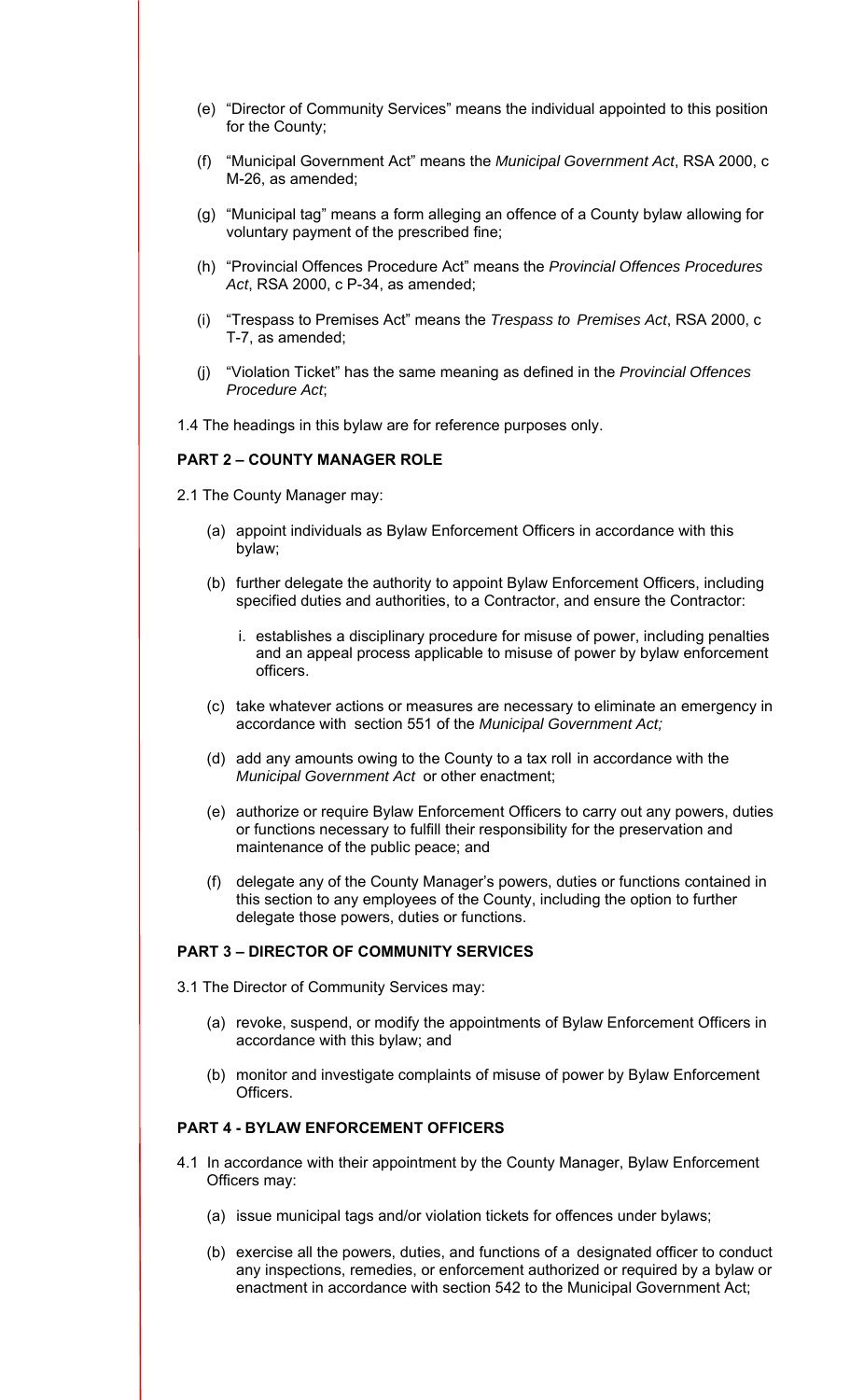- (c) exercise all the powers, duties, and functions of a designated officer to issue written orders pursuant to sections 545 and 546 of the *Municipal Government Act;*
- (d) take whatever actions or measures are necessary to remedy a contravention or prevent a re-occurrence of a contravention of the *Municipal Government Act*, an enactment that the County is authorized to enforce, or a bylaw in accordance with section 549 of the *Municipal Government Act*;
- (e) take whatever actions or measures are necessary to eliminate a danger to public safety caused by a structure, excavation or hole or to deal with the unsightly condition of property in accordance with section 550 of the *Municipal Government Act;* and
- (f) issue notices not to trespass under the *Trespass to Premises Act.*
- 4.2 The appointment of an individual as a Bylaw Enforcement Officer in accordance with this bylaw is deemed to be written authorization to issue violations tickets for offences under bylaws specified in the appointment; as the case may require.
- 4.3 To be eligible for appointment as a Bylaw Enforcement Officer, individuals must provide to the County Manager:
	- (a) a recent criminal record check acceptable to the County Manager;
	- (b) demonstrated commitment to good character;
	- (c) proof of adequate training necessary for performing the powers, duties and function of a Bylaw Enforcement Officer; and
	- (d) any other requirement specified by the County Manager.
- 4.4 The County Manager may impose terms and conditions on a Bylaw Enforcement Officer appointment.
- 4.5 Prior to commencing their duties, all Bylaw Enforcement Officers must take the official oath contained in Schedule A.
- 4.6 Bylaw Enforcement Officers are subject to the supervision of and accountable to the Director of Community Services and must comply with their appointment and all County policies, directives, and procedures.
- 4.7 If, in the opinion of the Director of Community Services based on reasonable grounds, a Bylaw Enforcement Officer has misused a power, contravened their appointment, or this bylaw, including any terms or conditions, or acted contrary to the public interest, the Director of Community Services may issue a written reprimand, suspend with or without pay for a period not exceeding six months, or revoke or modify the Bylaw Enforcement Officer's appointment.
	- (a) Prior to issuing a written reprimand, suspending, revoking, or modifying a Bylaw Enforcement Officer appointment, the Director of Community Services must provide the affected Bylaw Enforcement Officer with written notice of the proposed reprimand, suspension, revocation or modification, including reasons.
	- (b) The affected Bylaw Enforcement Officer may make written representations to the Director of Community Services respecting the proposed reprimand, suspension, revocation, or modification.
	- (c) The Director of Community Services will provide the Bylaw Enforcement Officer, and the complainant, if any, with a written decision, including reasons, on the proposal to reprimand, suspend, revoke, or modify the Bylaw Enforcement Officer's appointment.
- 4.8 If an individual appointed as a Bylaw Enforcement Officer is no longer employed or retained by the County, or if the individual's role is modified such that the individual no longer requires appointment as a Bylaw Enforcement Officer or requires a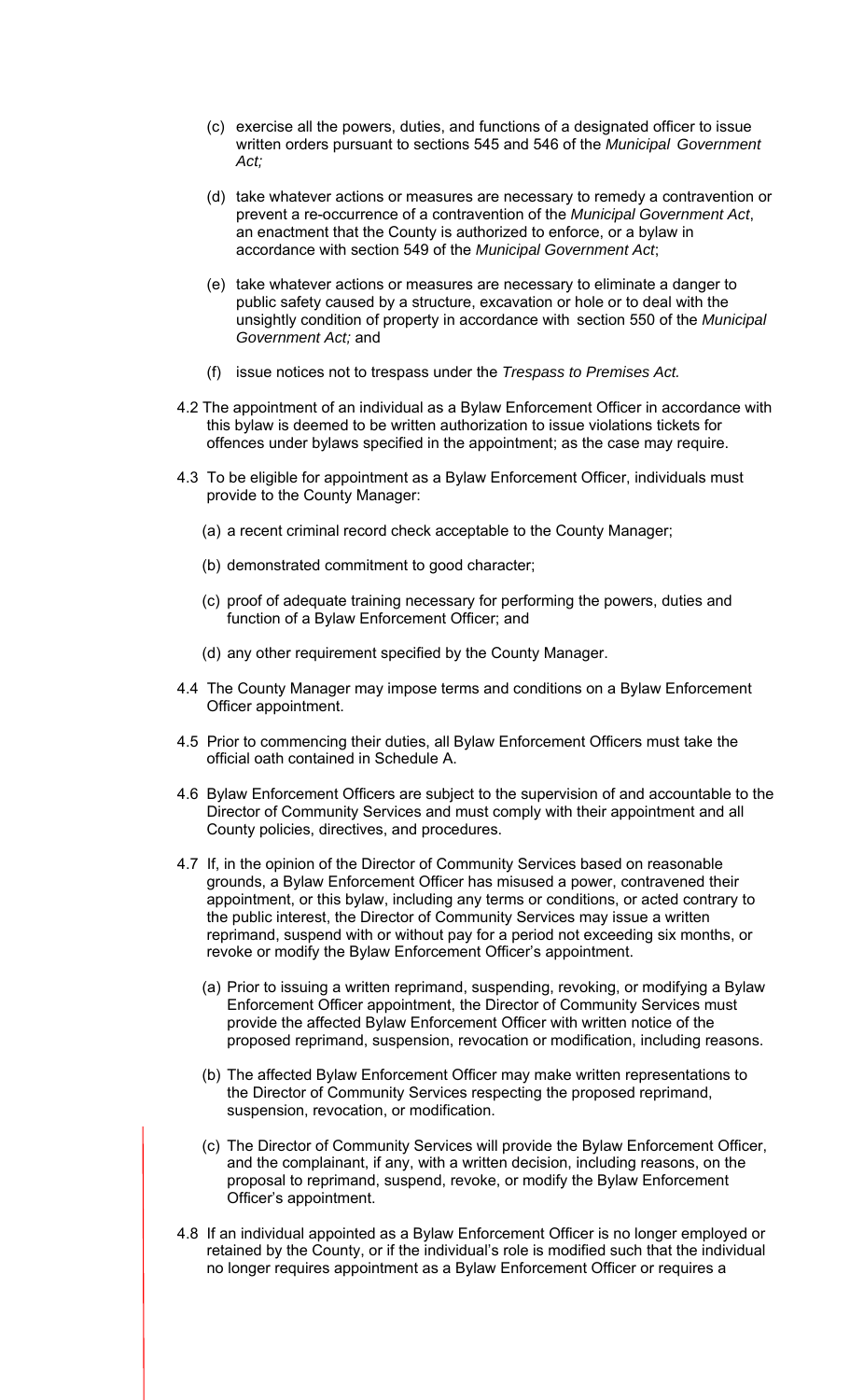modified appointment, the Director of Community Services may modify or revoke the Bylaw Enforcement Officer's appointment.

### **PART 5 - APPEAL PROCESS**

- 5.1 If either the complainant or the Bylaw Enforcement Officer wishes to appeal the decision of the Director of Community Services, the appeal shall be delivered to the County Manager within sixty (60) days of the date of receipt of the written decision of the Director of Community Services.
- 5.2 Within sixty (60) days from the date of the receipt of the notice of appeal as provided for in section 5.1, the County Manager shall review the complaint, and written decision of the Director of Community Services, speak to person(s) involved as deemed necessary and review any other related documents associated with the matter.
- 5.3 The County Manager, in considering the appeal, may dismiss the appeal or allow the appeal and impose or vary discipline as outlined in section 4.7.
- 5.4 The County Manager shall, within sixty (60) days of receiving a notice of appeal notify the complainant, if any, and the Bylaw Enforcement Officer, in writing as to the results of the appeal. The decision of the County Manager with regard to the appeal is final.

## **PART 6 - OFFENCES**

- 6.1 Any person who contravenes a bylaw is guilty of an offence.
- 6.2 Unless otherwise specified, a municipal tag may be issued for any offence under a bylaw.
- 6.3 If a municipal tag is issued for an offence, the municipal tag must specify the fine amount established by the bylaw for the offence.
- 6.4 A person who commits an offence may, if a municipal tag is issued for the offence, pay the fine amount established by the bylaw for the offence and if the amount paid on or before the required date, the person will not be prosecuted for the offence.
- 6.5 If a violation ticket is issued in respect of an offence under a bylaw the violation ticket may:
	- (a) specify the fine amount established by the bylaw for the offence; or
	- (b) require a person to appear in court without the alternative of making a voluntary payment.
- 6.6 A person who commits an offence may, if a violation ticket is issued specifying the fine amount established by bylaw for the offence, make a voluntary payment equal to the specified fine amount.
- 6.7 A person found guilty of an offence under a bylaw is liable to a fine in an amount not less than that specified in the bylaw, and in any event not exceeding \$ 10,000 or imprisonment for not more than one year for non-payment of the fine.
- 6.8 In the case of an offence under a bylaw that is of a continuing nature, a contravention constitutes a separate offence in respect of each day, or part of a day, on which it continues and a person guilty of such an offence is liable to a fine in an amount not less than that established by the bylaw for each such day.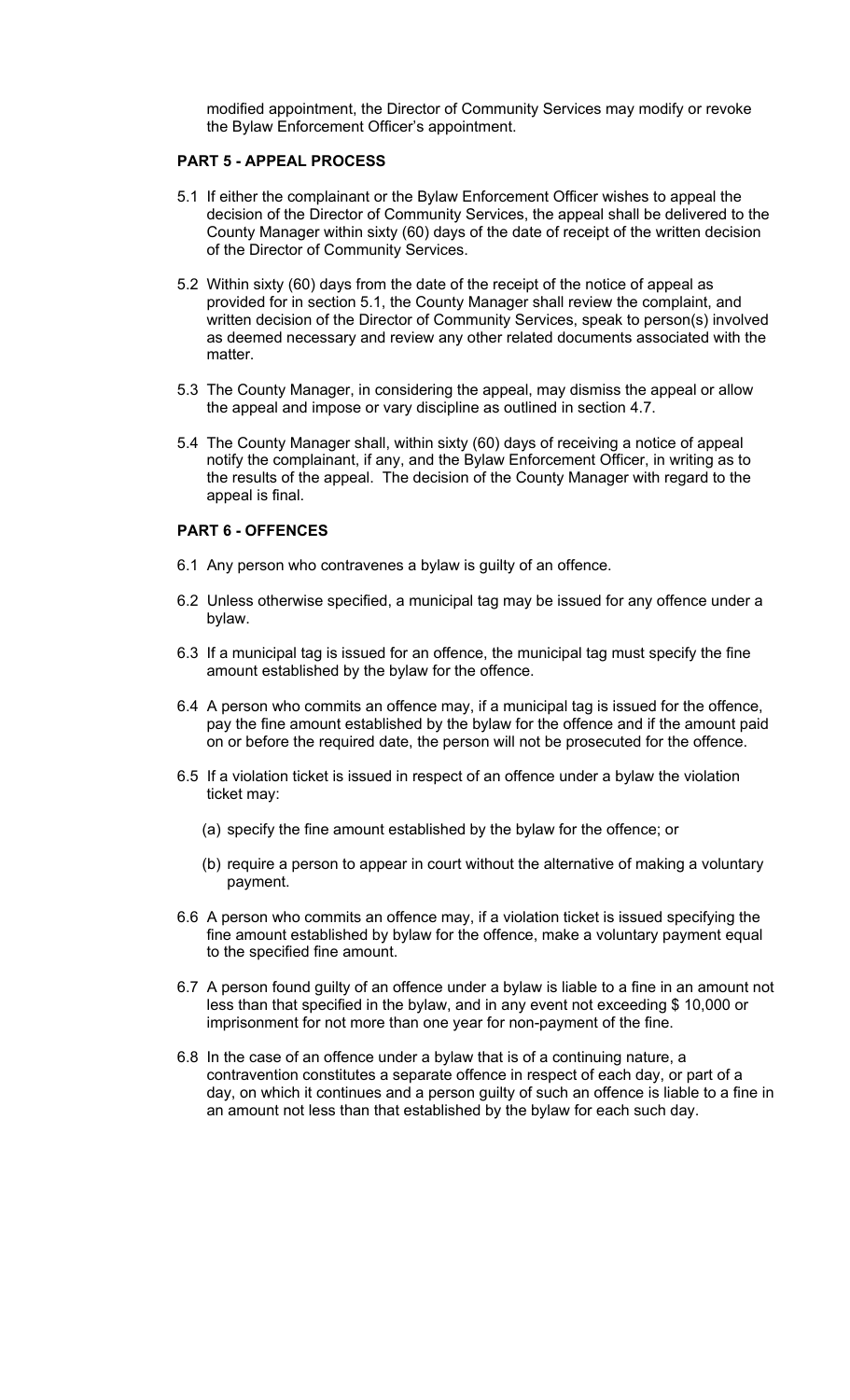## **PART 7 – GENERAL**

- 7.1 This bylaw applies to every bylaw of the County.
- 7.2 (1) An order, notice, municipal tag, violation ticket, or other document required or authorized to be issued by a Bylaw Enforcement Officer or by the Director of Community Services or by the County Manager pursuant to this bylaw may be served by:
	- (a) Sending the order, notice, municipal tag, violation ticket, or other document by regular mail, or by electronic mail, to the mailing address or electronic mail address, of the person named in the order, notice, or document;
	- (b) Posting the order, notice, municipal tag, violation ticket, or other document in a conspicuous location at the property, or on a vehicle subject to the order, notice, or other document;
	- (c) Personally serving the order, notice, municipal tag, violation ticket or document on the person named in the order, notice, municipal tag, violation ticket, or document.
	- (2) Unless otherwise specified in a bylaw or enactment, service of an order, notice, municipal tag, violation ticket, or other document in accordance with section 7.2 is presumed to be effected:
		- (a) Immediately upon the date issued, if the order, notice, municipal tag, violation ticket, or other document is sent by means of electronic mail;
		- (b) 7 days from the date of mailing if the order, notice, municipal tag, violation ticket, or other document is mailed to an address in Alberta; or
		- (c) 14 days from the date of mailing if the order, notice, municipal tag, violation ticket, or other document is mailed to an address outside of Alberta but within Canada.
	- (3) Unless otherwise specified in a bylaw or enactment; service of an order, notice, municipal tag, violation ticket, or other document in accordance with section 7.2 is in effect on the date of delivery.

# **PART 8 - SEVERABILITY PROVISION**

8.1 Should any provision of this Bylaw be invalid, then such invalid provision shall be severed, and the remaining Bylaw shall be maintained.

## **PART 9 – REPEAL OF BYLAW**

9.1 Lacombe County Bylaw No. 1234/17 is hereby repealed.

## **PART 10 – EFFECTIVE DATE**

10.1 This Bylaw shall come into force and take effect on its passing.

Received first and second readings, and by unanimous consent of the Councillors present, a third reading and finally passed this day of , 20.

<u>Reeven and the contract of the contract of the contract of the contract of the contract of the contract of the con</u>

County Manager